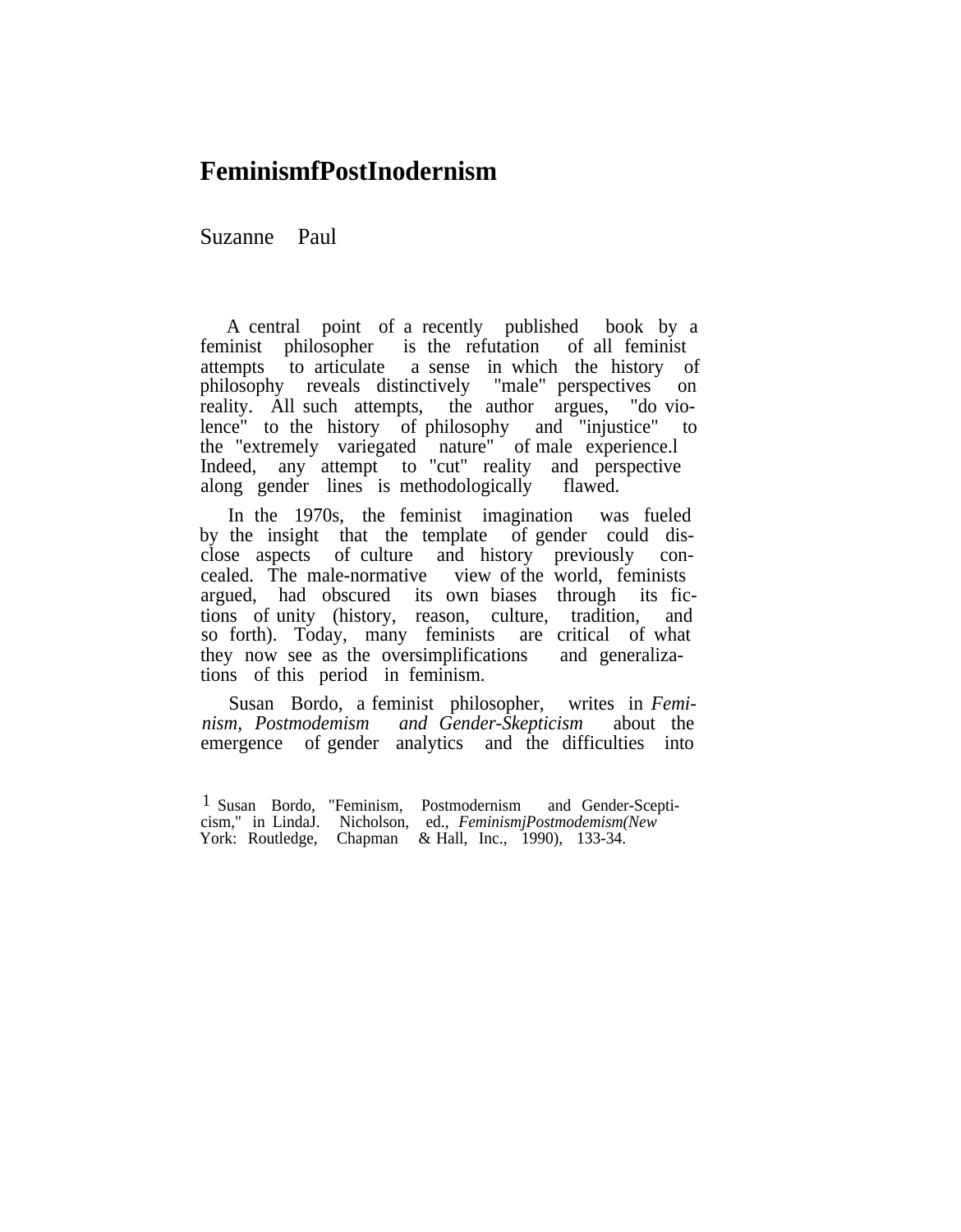which it fell.2 In 1979, Richard Rorty's *Philosophy and the* Mirror *of Nature* burst on the philosophical scene in the United States.3 Its author, established and respected within the very traditions he had now set out to deconstruct, was uniquely situated to legitimate a simple yet subversive argument. That argument, earlier elaborated in different ways by Marx, Nietzsche, and Dewey, held that ideas are the creation of social beings rather than the representations or mirrorings of Nature. Rorty's presentation of this argument was philosophically powerful and influential. But it was not Rorty who was ultimately responsible for uncovering the pretensions and illusions of the ideals of epistemological objectivity, foundations and neutral judgment. That uncovering first occurred not in the course of philosophical conversation but in political practice. Its agents were the liberation movements of the sixties and seventies, emerging not only to make a claim to the legitimacy of marginalized cultures but also to unheard voices and suppressed narratives. Now those accounts could no longer claim to descend from the heavens of pure rationality or to reflect the inevitable and progressive logic of intellectual or scientific discovery. They had to be seen, rather, as the products of historically situationed individuals with very particular class, race and gender interests. The imperial categories which had provided justification for those accounts-reason, truth, human nature, history, tradition-now were displaced with the historical and social questions: Whose truth? Whose nature? Whose version of reason? Whose history? Whose tradition?

Feminism, appropriately enough, initiated the cultural work of exposing and articulating the gendered nature of history, culture and society. It was a cul-

<sup>2</sup> ibid., 133-53.

<sup>3</sup> Richard Rorty, *Philosophy and the Mirror of Nature* (Princeton: Princeton University Press, 1979).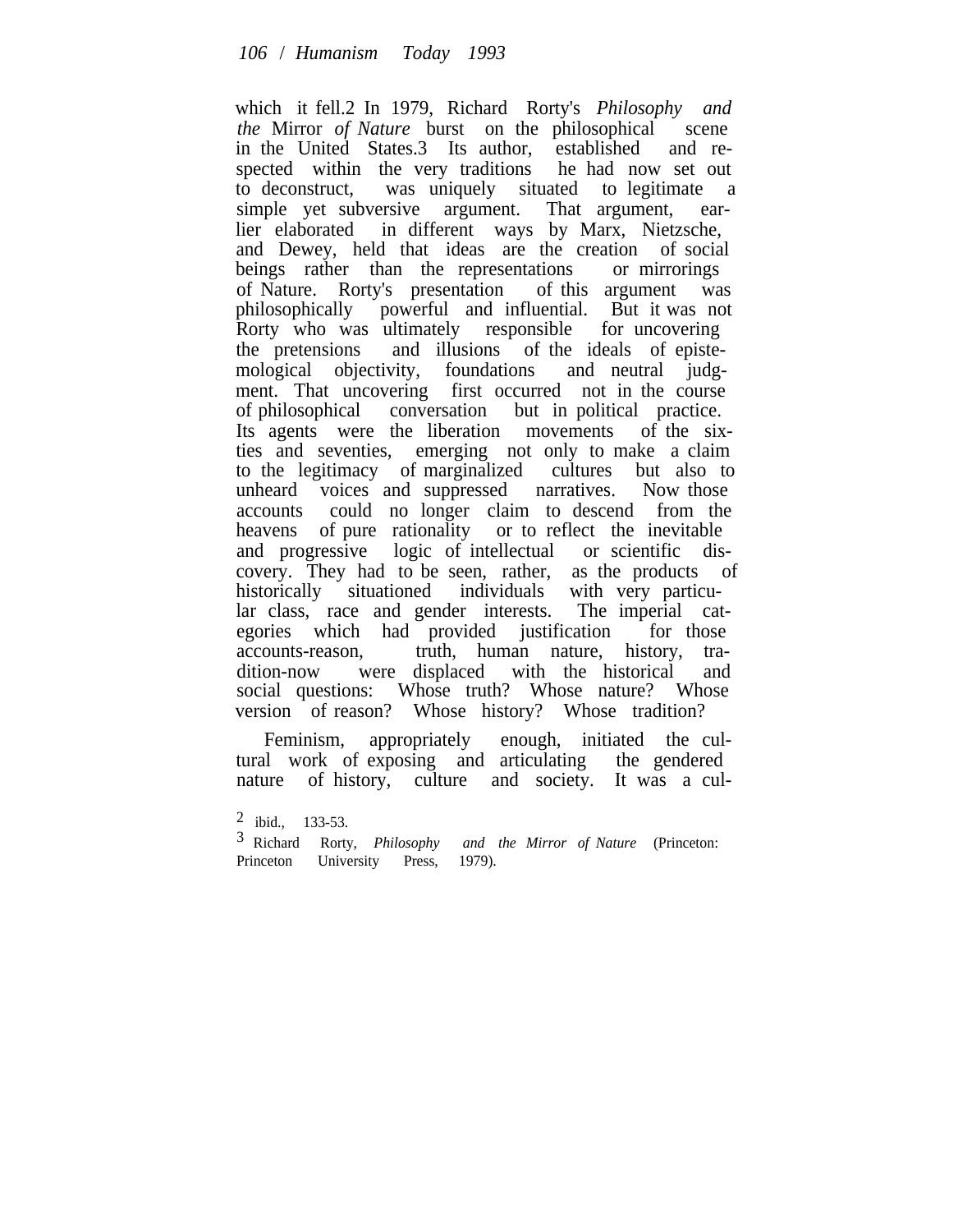tural moment of revelation-for feminists and feminist Humanists. The category of the "human," a standard against which all difference translates, was brought down to earth, given a pair of pants and reminded that it was not the only player in town. It was a moment of revelation for me, as a student at the Humanist Institute, to read Carol Gilligan and gain this critical and empowering insight and learn that the language of "rights" is not the ethical discourse of God or Nature but the ideological superstructure of a particular construction of masculinity.  $4$  As a female Humanist, what does one do with this information? How does this information impact on a female's status within Humanism? If Humanists, male or female, embrace the Enlightenment position of rationality and humanism at its word and as its starting point-common respect then is due to all people because they are rational. However, women have been unfairly excluded from the respect which they are due as human beings on the basis of an insidious assumption that we are less rational than men. "Difference" has been used to legitimize the unequal treatment of women. Difference will have to be repudiated theoretically and practically in order for women to assume their rightful place in society and in Humanism.

As male and female Humanists, we need to examine gender differences and when and if "difference" translates into "unequal." Since we live in a society in which men have more power than women, it makes sense to assume that what is considered to be more worthy of praise may be those qualities associated with men. This has certainly been the history of Western Humanism. It is very difficult, if not impossible, for female Humanists to find Humanist female role models. History argues that the thinkers of the Enlightenment brought truth and therefore need not be gender-specific. That has always been the sentiment

<sup>4</sup> Carol Gilligan, *In a Different Voice* (Cambridge, Massachusetts: Harvard University Press, 1982).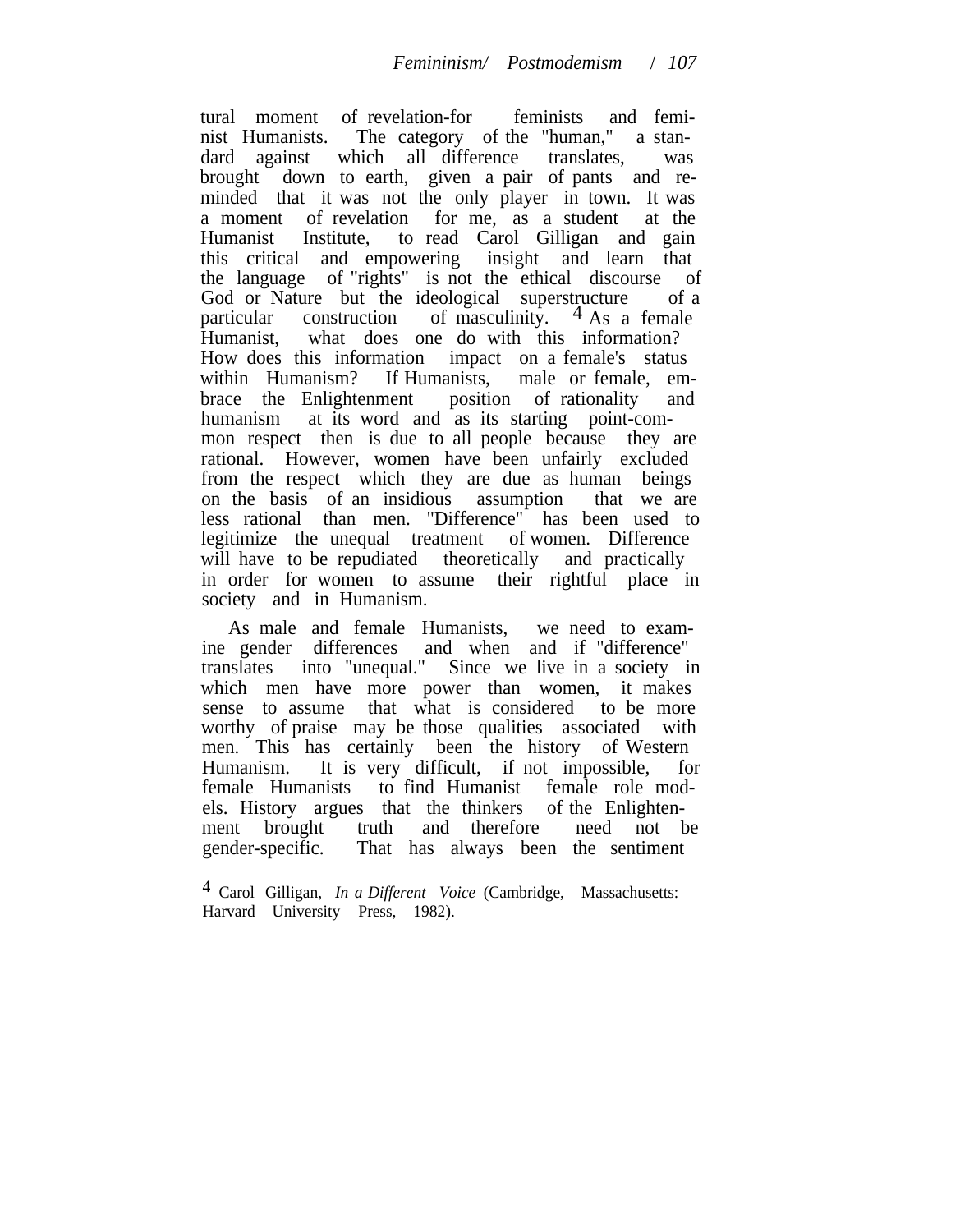of the modernists. It has taken the postmodernists to say that the experience of gender has and does affect traditional philosophic underpinnings.

Postmodernism has offered feminism, and thus female Humanists, some useful ideas about method, particularly a wariness toward generalizations that transcend boundaries of culture and region. Postmodernism recognizes that objectivity and reason have reflected the values of masculinity at a particular point in history; this recognition by the postmodernists has opened the door to feminists who feel that postmodernism is an ally of feminism. The postmodern critique has come to focus on philosophy and the very idea of a possible theory of knowledge, justice, or beauty that excludes the female experience. As male and female Humanists, we also need to critique the Humanist philosophy that has historically and traditionally excluded the female experience. Jean Grimshaw writes in *Philosophy and Feminist Thought:*

The experience of gender, of being a man or a woman, inflects much if not all of people's lives. ... But even if one is always a man or a woman, one is never just a man or a woman. One is young or old, sick or healthy, married 01' unmarried, a parent or not a parent, employed or unemployed, middle class or working class, rich or poor, black or white, and so forth. Gender of course inflects one's experience of these things, so the experience of any one of them may well be radically different according to whether one is a man or a woman. But it may also be radically different according to whether one is, say, black or white or working class or middle class. The relationship between male and female experience is a very complex one. Experience does not come neatly in segments so that it is im-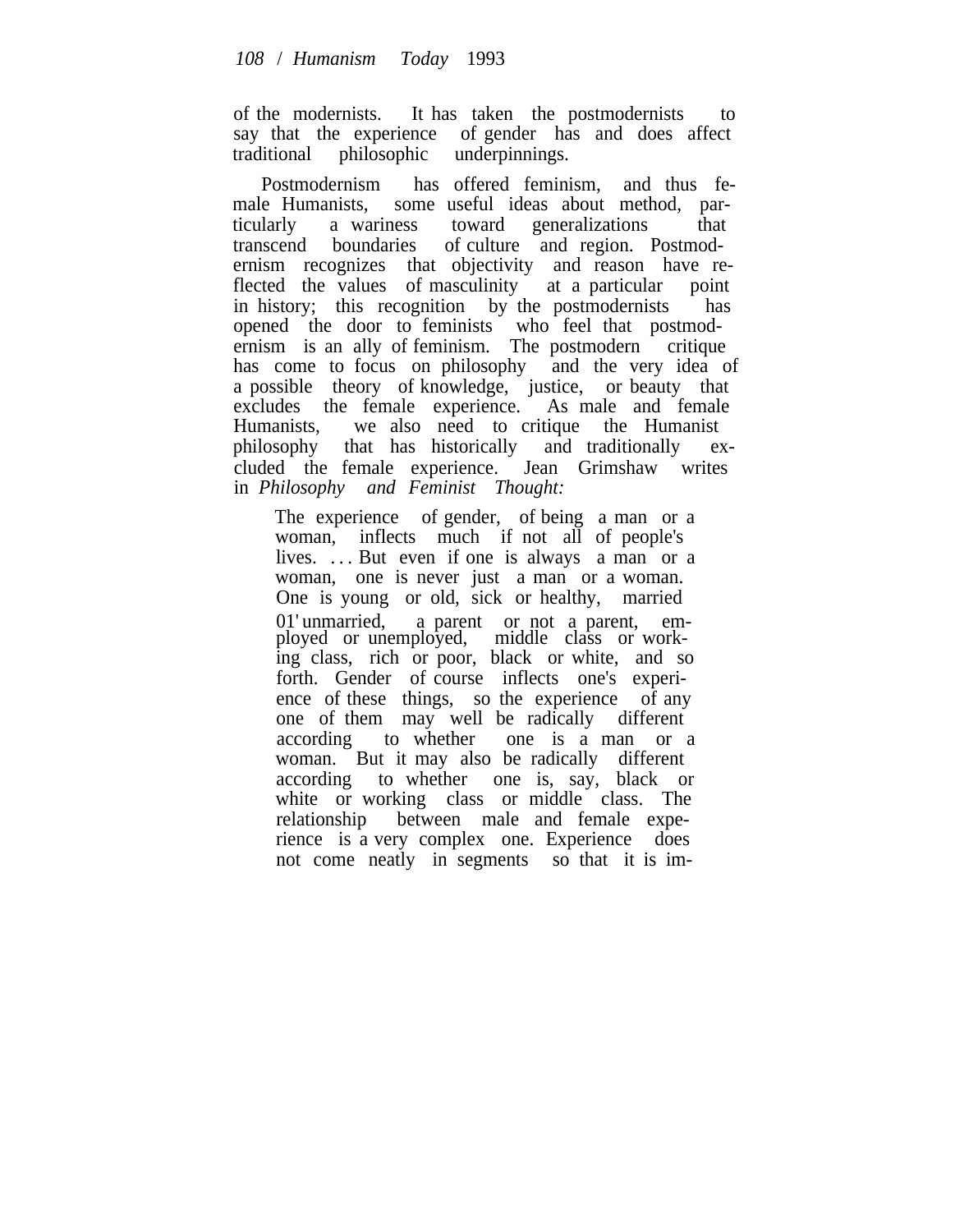possible to abstract what in one's experience is due to "being a woman" or "being a man. "5

What postmodernism has done, to my way of thinking, is to point out that we live and have always lived in a world where we males and females cannot simply be "human." This is no more possible than it is possible that we can just be "people" in a racist culture. Our language, intellectual history and social forms are gendered: there is no escape from this fact and from its consequences on our lives. Some of those consequences may be unintended, may even be fiercely resisted; our deepest desire may be to transcend gender dualities, not to have our behavior categorized as male or female. But, like it or not, in our present culture, our activities are coded as male or female and will function as such within the prevailing system of gender power relations. One might think that postmodernism, which has criticized the liberal notion of the abstract human, would be an ally here. However, the postmodern critique of liberal humanism is mitigated by its tendency to insist on the correct destabilization of general categories of social identity-race, class, gender, and so forth. Practically the most powerful strategies against liberal humanism have been those that demystify the human through general categories of social identity which give content and force to the notions of social interest, historical location, and cultural perspective.

My research into feminism/postmodernism has uncovered a myriad of information-almost all of it conflicting. What I truly have come to believe is that, at this moment in history, feminists need both the Enlightenment and the postmodernist agendas-but we don't need the same ones for the same purposes or in the same forms as do white, bourgeois, androcentric Westerners.

5 Jean Grimshaw, *Philosophy and Feminist Thinking* (Minneapolis: University of Minnesota Press, 1986).